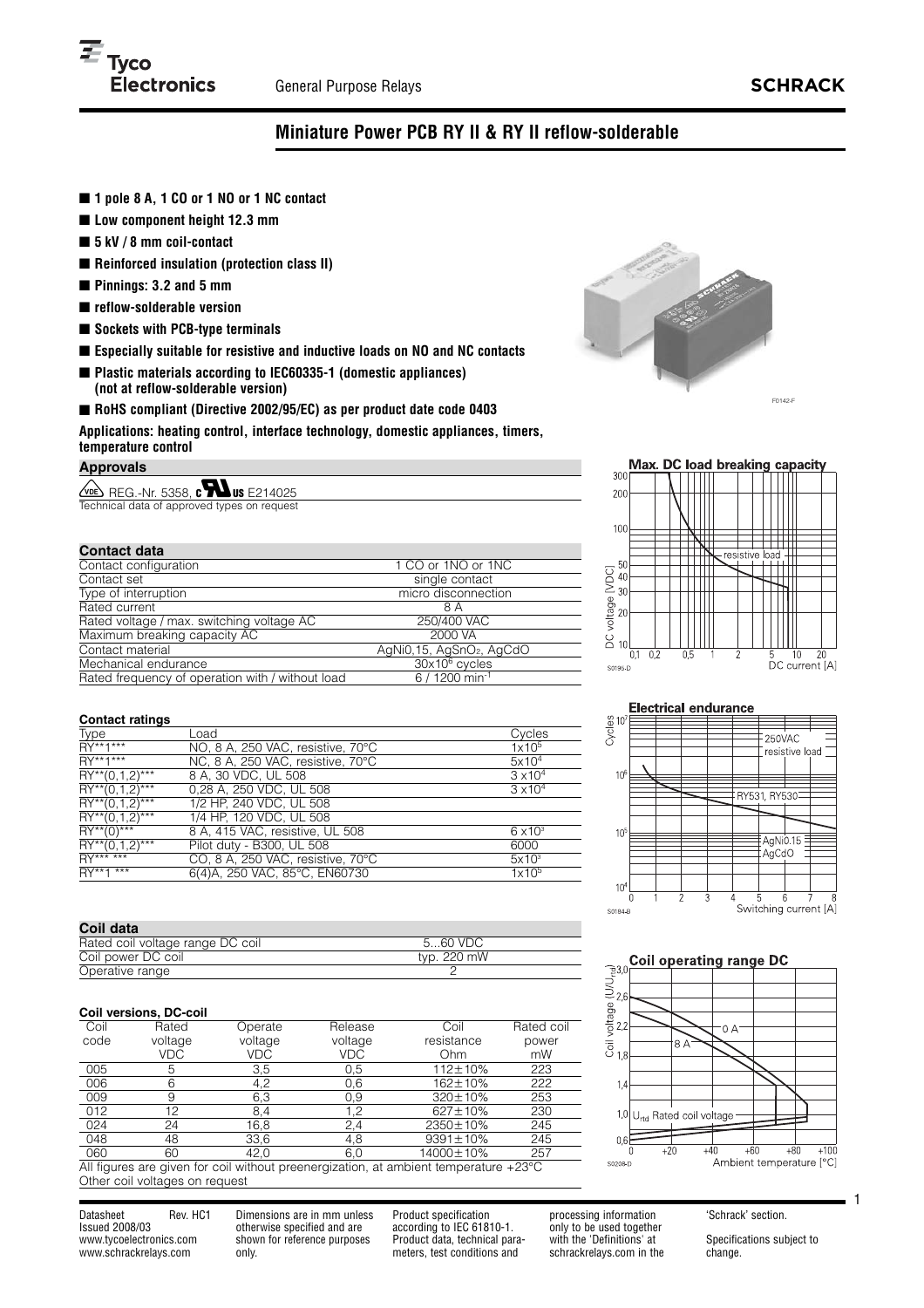# **Miniature Power PCB RY II & RY II reflow-solderable** (Continued)

| <b>Insulation</b>                         |                  | <b>CO</b> contact | <b>NO contact</b> |  |  |
|-------------------------------------------|------------------|-------------------|-------------------|--|--|
| Dielectric strength coil-contact circuit  |                  | 5000 Veff         |                   |  |  |
| open contact circuit                      | 1000 Veff        |                   |                   |  |  |
| Clearance / creepage coil-contact circuit |                  | $\geq 8/8$ mm     |                   |  |  |
| Material group of insulation parts        | Illa             |                   |                   |  |  |
| Tracking index of relay base              | PTI250, PTI 175* |                   |                   |  |  |
| Insulation to IEC 60664-1                 |                  |                   |                   |  |  |
| Type of insulation coil-contact circuit   | reinforced       |                   |                   |  |  |
| open contact circuit                      | functional       |                   |                   |  |  |
| Rated insulation voltage                  | 250 V<br>250 V   |                   |                   |  |  |
| Pollution degree                          | 3                | 2                 | 3                 |  |  |
| Rated voltage system                      | 230 V            | 400 V             | 230 / 400 V       |  |  |
| Overvoltage category                      | Ш                |                   |                   |  |  |

### **Other data**

| RoHS - Directive 2002/95/EC                     | compliant as per product date code 0403 |
|-------------------------------------------------|-----------------------------------------|
| Flammability class according to UL94            | $V-0$                                   |
| GWFI to IEC 60335-1                             | $>850^{\circ}$ C**                      |
| GWT to IEC 60335-1                              | $> 750 °C**$                            |
| Ambient temperature range                       | $-40+70$ °C                             |
| Ambient temperature max.                        | 85°C at 6A                              |
| Operate- / release time                         | typ. $7/3$ ms                           |
| Bounce time NO / NC contact                     | typ. 2.5 / 4.5 ms                       |
| Vibration resistance (function) NO / NC contact | 20/5g                                   |
| Shock resistance (function) NO / NC contact     | 20/5q                                   |
| Shock resistance (destruction)                  | 100 <sub>q</sub>                        |
| Category of protection                          | RTII-flux proof, RTIII- wash tight**    |
| Mounting                                        | pcb                                     |
| Mounting position                               | any                                     |
| Minimum mounting distance                       | $\geq 0$ mm                             |
| Soldering heat resistance flux proof version    | $270^{\circ}$ C / 10 s                  |
| wash tight version                              | $260^{\circ}$ C / 5 s                   |
| Relay weight                                    | 8 <u>g</u>                              |
| Packaging unit                                  | 20 / 500 pcs                            |
|                                                 |                                         |

### **PCB layout / terminal assignment**

Bottom view on solder pins



1 NO, 1 NC contact 5 mm



# **Accessoires**

For technical details see datasheet Accessoires RYII

\* reflow-solderable version<br>\*\* pot as reflow-solderable \

not as reflow-solderable version

### **Dimensions**



Pinning 3.2 mm



Pinning 5 mm



only to be used together with the 'Definitions' at schrackrelays.com in the 'Schrack' section.

Specifications subject to change.

2

ö7  $O$  A<sub>2</sub> S0274-CA

 $10,1$ 

 $3,25$ 



5,04

 $2,5 - 2,54$ 

 $\mathbf{v}$ 

S0254-AD

S0254-AF



 $+0.1$ 

 $189$ 

 $\emptyset$ 1.3



Datasheet Rev. HC1 Issued 2008/03 www.tycoelectronics.com www.schrackrelays.com

Dimensions are in mm unless otherwise specified and are shown for reference purposes only.

Product specification according to IEC 61810-1. Product data, technical parameters, test conditions and

processing information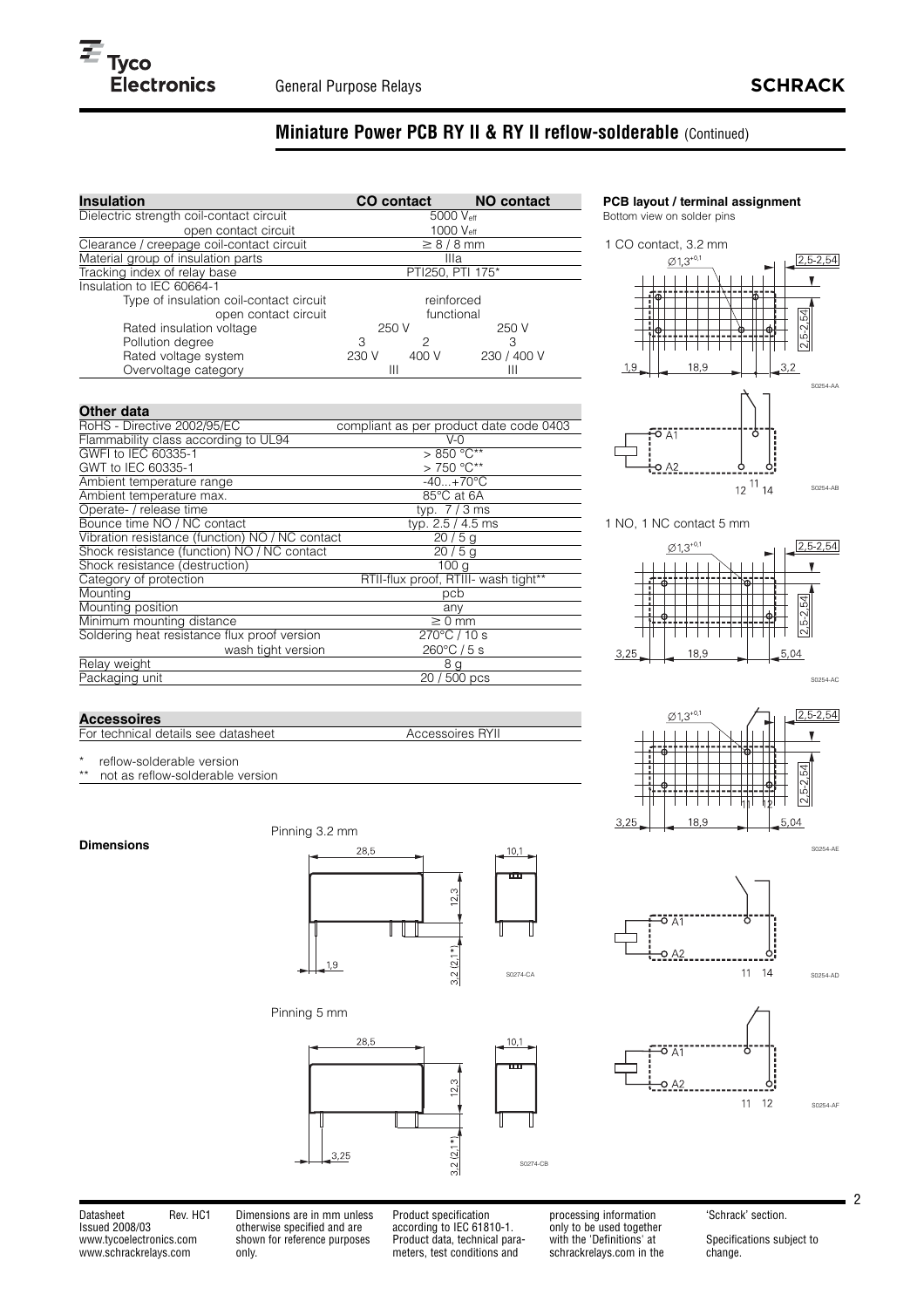# **Miniature Power PCB RY II & RY II reflow-solderable** (Continued)

## **Soldering profile for reflow-solderable version**



|         | <b>Product key</b> |                                                        |        | R                                                              |  |  |  |
|---------|--------------------|--------------------------------------------------------|--------|----------------------------------------------------------------|--|--|--|
| Type    |                    |                                                        |        |                                                                |  |  |  |
| Version |                    |                                                        |        |                                                                |  |  |  |
|         | 2<br>5             | pinning 3.2 mm, flux proof<br>pinning 5 mm, flux proof | 6<br>А | pinning 3.2 mm, wash tight **)<br>pinning 5 mm, wash tight **) |  |  |  |
|         |                    | Contact configuration                                  |        |                                                                |  |  |  |
|         |                    | 1 CO contact, pinning 3.2 mm                           | 3      | 1 NO contact, pinning 5 mm                                     |  |  |  |
|         | Contact material   |                                                        |        |                                                                |  |  |  |
|         | 0                  | AgCdO                                                  |        | AgNi 0.15 gold plated                                          |  |  |  |
|         |                    | AgNi 0.15                                              | 3      | AgSnO <sub>2</sub>                                             |  |  |  |
| Coil    |                    |                                                        |        |                                                                |  |  |  |
|         |                    | Coil code: please refer to coil versions table         |        |                                                                |  |  |  |
| Version |                    |                                                        |        |                                                                |  |  |  |
|         | <b>Blank</b><br>R  | standard version<br>reflow-solderable                  |        |                                                                |  |  |  |

\*\*) not as reflow-solderable version

Other types on request

 $\blacksquare$  3